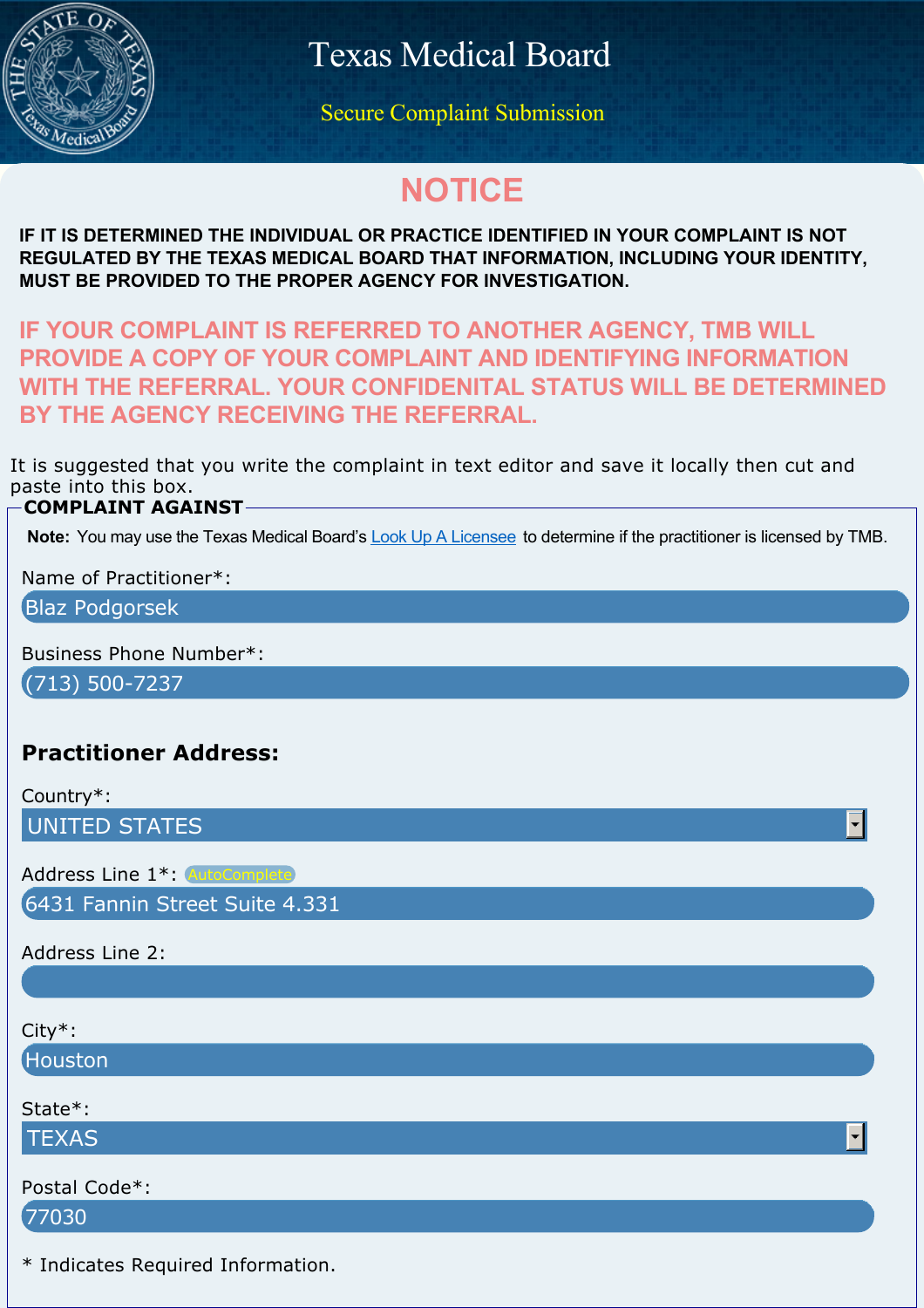| <b>COMPLAINANT</b>                                                                           |  |
|----------------------------------------------------------------------------------------------|--|
| $\circ$ Ms<br>$\cap$ Mr<br>OMrs ODr                                                          |  |
| <b>O</b> Miss<br>First Name*:                                                                |  |
| Dennis                                                                                       |  |
| Last Name*:<br>Toeppen                                                                       |  |
| E-Mail Address*:                                                                             |  |
| blaz-podgorsek-fraud@net66.net<br>(A PDF copy of the complaint will be sent to this address) |  |
| Verify E-Mail Address*:                                                                      |  |
| blaz-podgorsek-fraud@net66.net                                                               |  |
| Home Phone Number*:                                                                          |  |
| 2173442600                                                                                   |  |
| Business Phone Number*:<br>2173442600                                                        |  |
| <b>Address:</b>                                                                              |  |
| Country*:                                                                                    |  |
| <b>UNITED STATES</b><br>▼∣                                                                   |  |
| Address Line 1*: AutoComplete<br>PO Box 17224                                                |  |
|                                                                                              |  |
| Address Line 2:                                                                              |  |
| City*:                                                                                       |  |
| Urbana                                                                                       |  |
| State*:                                                                                      |  |
| <b>ILLINOIS</b><br>▾                                                                         |  |
| Postal Code*:                                                                                |  |
| 61803                                                                                        |  |
| * Indicates Required Information.                                                            |  |
| <b>PATIENT/PERSON HARMED</b>                                                                 |  |
| Name*:                                                                                       |  |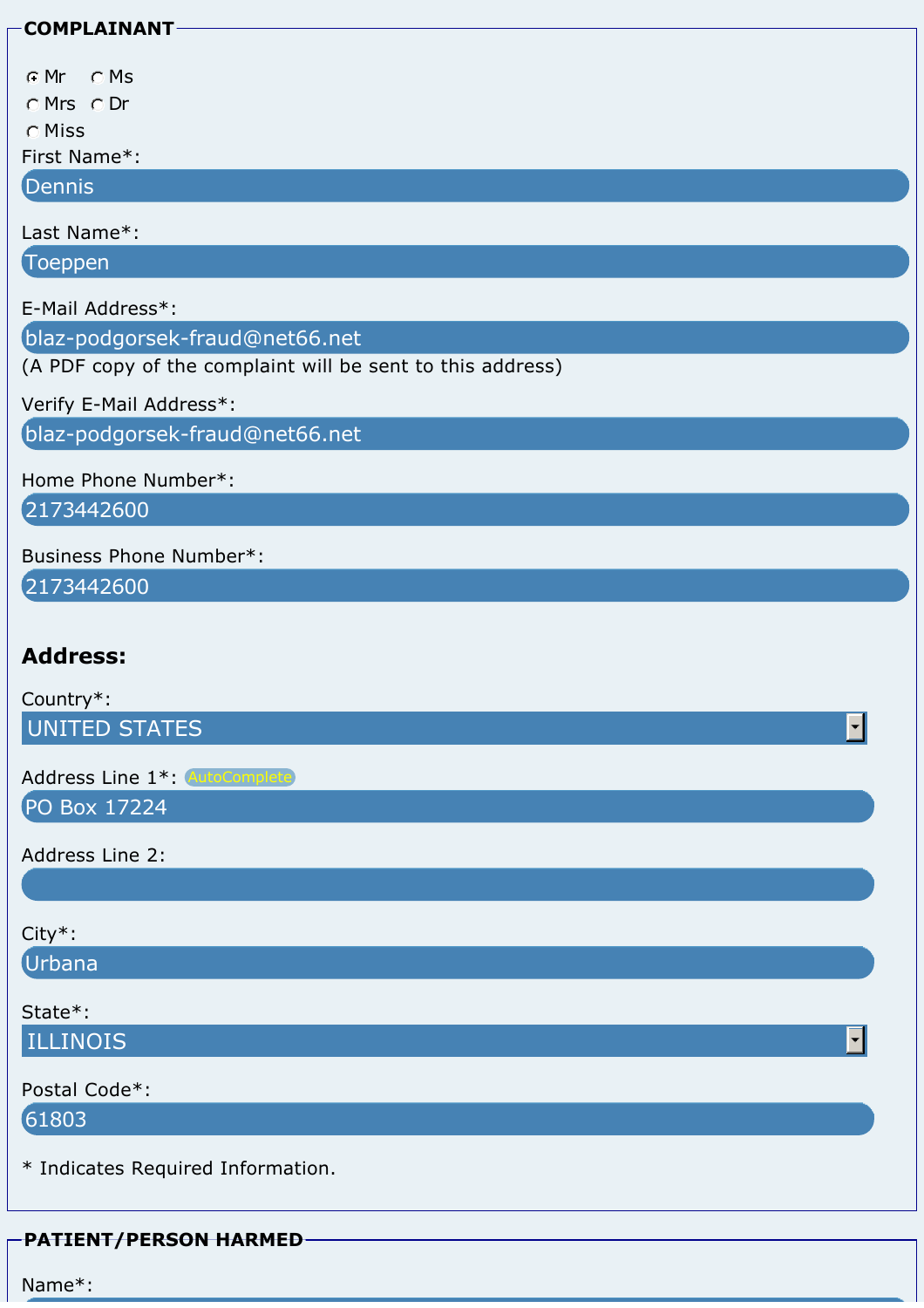Date of Birth (mm/dd/yyyy)\*:

07/31/1964

#### **DETAILS OF COMPLAINT**

Please select a category for your complaint.

Impairment due to mental or physical condition

Describe your complaint in detail and the events that led to your complaint. Include dates and location of treatment, medications prescribed. (\* required)

I want to draw your attention to recent dishonest and immoral behavior by Blaz Podgorsek.

Blaz has a fantasy of owning a 35 mm movie camera system. He started putting a system together by buying the most illogical part first - a film magazine (container).

When he received it, he experienced buyer's remorse. But the terms of the sale were that the item was not refundable. So Blaz concocted justification for claiming  $\mathbf{I}$ he had been defrauded: there was a scratch on the item which had no impact on

Do you have supporting documentation to provide, such as medical or billing records, photos, video or audio recordings or links to websites? If so, please indicate and you will receive instructions regarding how to submit this information.

#### $Yes \nightharpoonup$

Have your received a second opinion?

 $No$   $\blacksquare$ 

**If so please provide the following:**

Physician Name:

### **Declarations**

 $\nabla$  I agree that I have read and understood the [Citizen Complaint Process](http://www.tmb.state.tx.us/idl/4F35B7CE-C60A-3FB4-D44F-63CB5C3226CC) document.

 $\nabla$  I agree that while my confidentiality, unless waived, will be strictly safeguarded, I may not be anonymous to the Board and that I may be contacted by staff of the Board for additional information during the course of any investigation.

 $\overline{V}$  I agree that once my complaint is submitted, I may not withdraw it.

 $\nabla$  I agree that if additional information is required or if my testimony is required that I will cooperate with these requests. I understand that if I do not cooperate, it may result in my complaint being dismissed due to lack of cooperation.

 $\nabla$  I agree that updates on my complaint may be provided by email instead of postal service.

By selecting **SUBMIT** , I agree I have read the preceding, and it is true to the best of my information and belief. I understand that if I do not provide a name or a source this complaint will not be processed. If my complaint would be more appropriately addressed by a different agency or society, I authorize TMB to forward my complaint to that agency